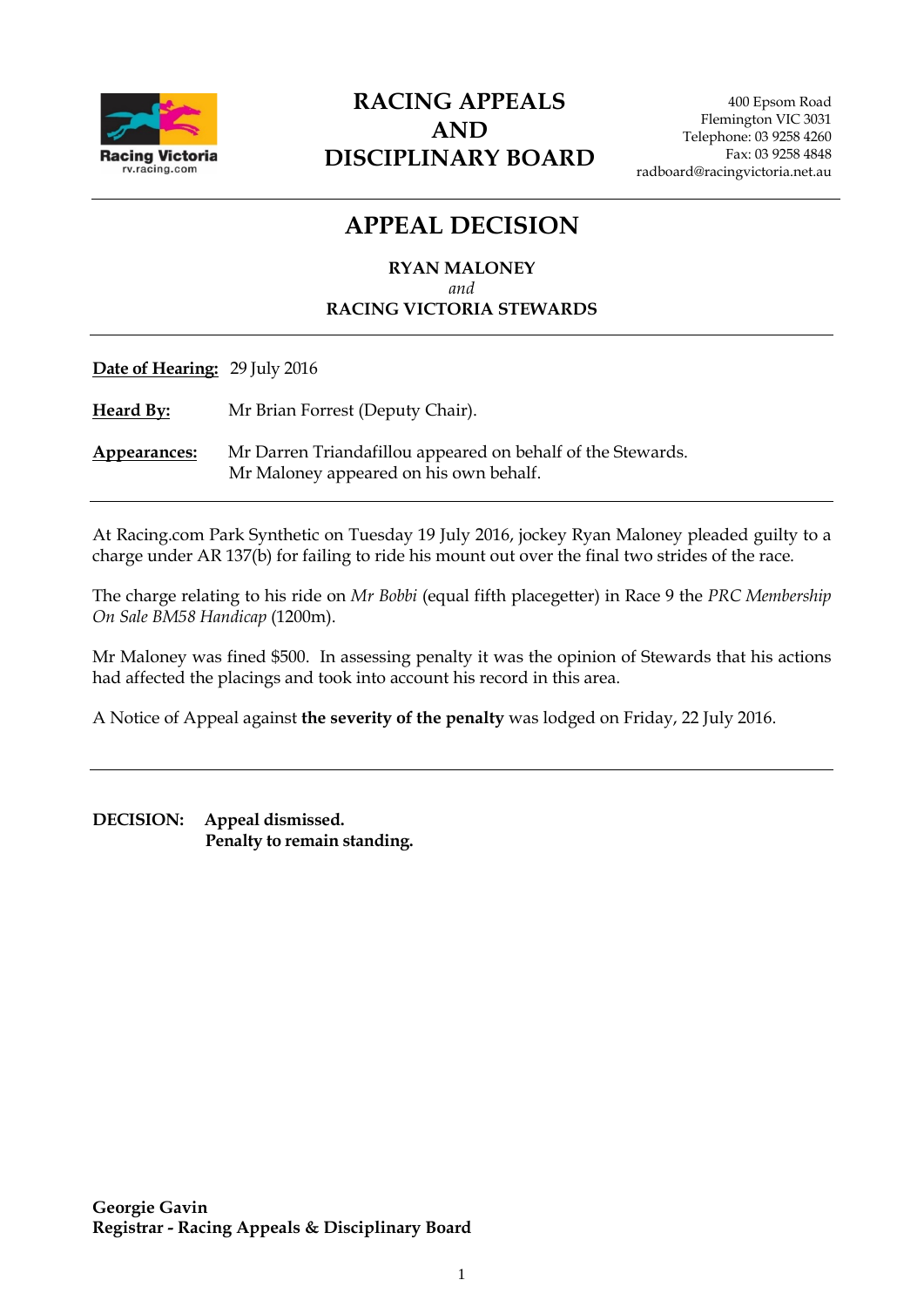# **TRANSCRIPT OF PROCEEDINGS**

#### **RACING APPEALS AND DISCIPLINARY BOARD**

\_\_\_\_\_\_\_\_\_\_\_\_\_\_\_\_\_\_\_\_\_\_\_\_\_\_\_\_\_\_\_\_\_\_\_\_\_\_\_\_\_\_\_\_\_\_\_\_\_\_\_\_\_\_\_\_\_\_\_\_\_\_\_

**MR B. FORREST, Deputy Chairman**

**EXTRACT OF PROCEEDINGS**

**DECISION**

### **IN THE MATTER OF THE PRC MEMBERSHIP ON SALE BM58 HANDICAP AT RACING.COM PARK ON 19/7/16**

**RYAN MALONEY**

**and** 

**RACING VICTORIA STEWARDS** 

**MELBOURNE**

**FRIDAY, 29 JULY 2016**

MR R. MALONEY appeared on his own behalf

MR D. TRIANDAFILLOU appeared on behalf of the RVL Stewards